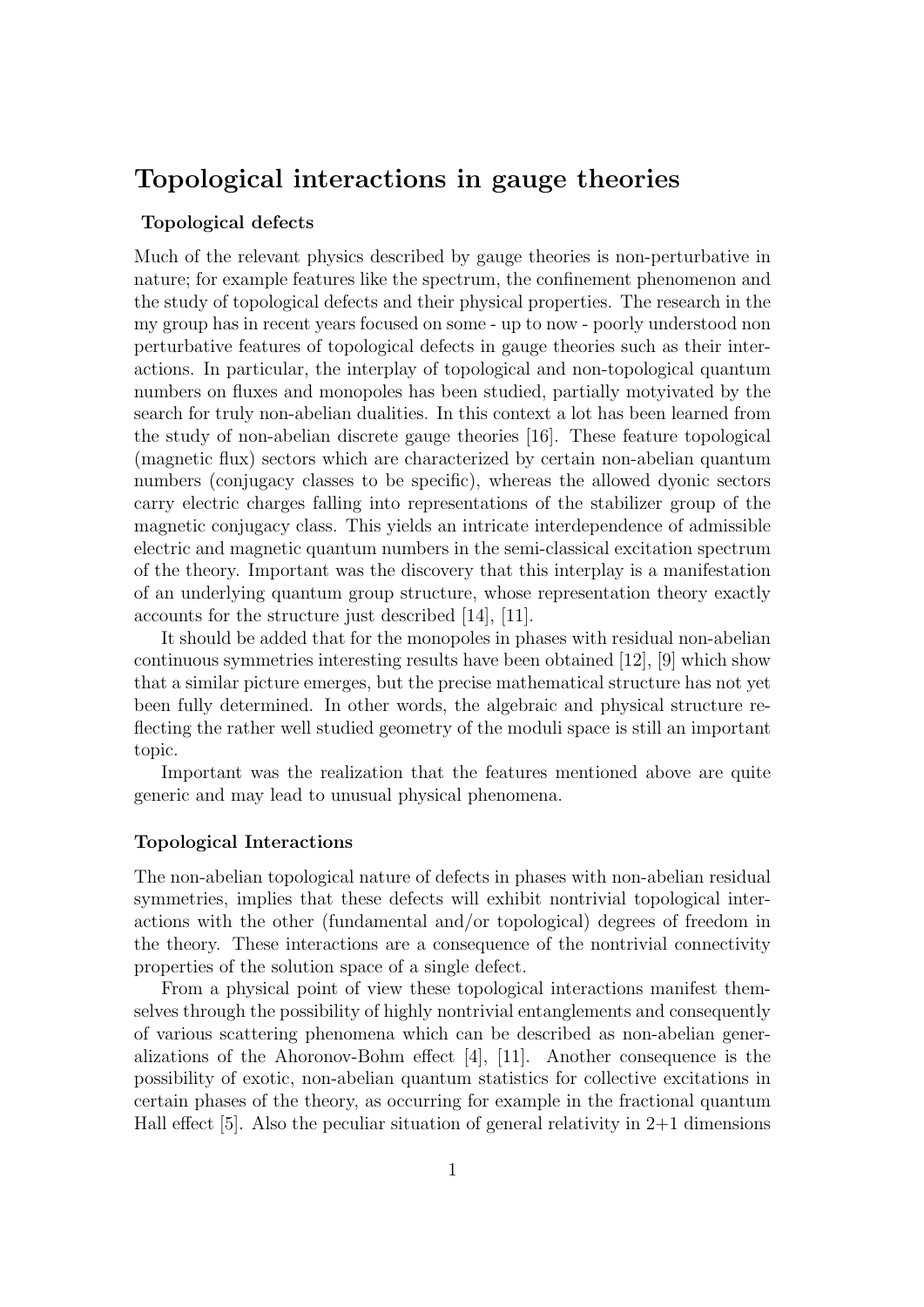- which as was shown by Witten, is a topological field theory - was studied from this perspective and the quantum symmetry underlying its structure was constructed [10], [8]. The Hopf algebra in question turned out to be the quantum double of the group  $SU(2)$ . Recently we have shown how gravitational scattering of particles, with and without spin, can be treated consistently within this framework [1].

#### Broken Hopf-symmetry and confinement

We have mentioned the appearance of quantum symmetries, generally speaking Hopf-algebra's, which have the important feature that they allow one to treat topological (say magnetic) and ordinary (say color-electric) quantum-numbers of (quasi) particles on the same footing. Having states labeled in this universal way, it is interesting to study the question of duality and conceivable condensation phenomena.

We have recently completed the phase classification of the non-abelian (topological) field theories and the many distinct but allowed types of confinement that may occur in such theories. These phases are precisely characterized by the the breaking of the Hopf symmetry through a condensate of certain well defined bosonic order-parameter fields (electric, magnetic or both) in the theory [2]. These findings may be linked to certain duality properties of the Hopf symmetries we have studied [7]. This phenomenon of the breaking of quantum-symmetries appears to be important and generic in 2 dimensional physics and we continue the study of its applications.

### Core instabilities of monopoles

Very interesting in the above context of unbroken nonabelian symmetries are phases of theories where different types of topological excitations can coexist, in which case the topological interactions between these will lead to rather exotic physical properties. As we showed long ago, topological excitations (monopoles an instantons) in these theories may exhibit core deformations [15].

A simple but interesting theory of this type is Alice electrodynamics, a theory whose gauge group is the usual  $U(1)$  enhanced with a local  $Z_2$  realization of charge conjugation symmetry. One of the exotic properties of the theory is the emergence of the topological concept of "cheshire charge', a nonlocalizable manifestation of electric and/or magnetic charge. We have shown that this elusive concept for certain parameter ranges in the theory manifests itself through a core instability of magnetic monopoles, where the point defect decays into a ring-shaped object carrying non-localisable ymagnetic charge [3]. This is a line of research which we certainly want to continue, as there may have been phases in the early universe featuring these phenomena  $(SO(10)$  breaking to  $SU(5)$  for example).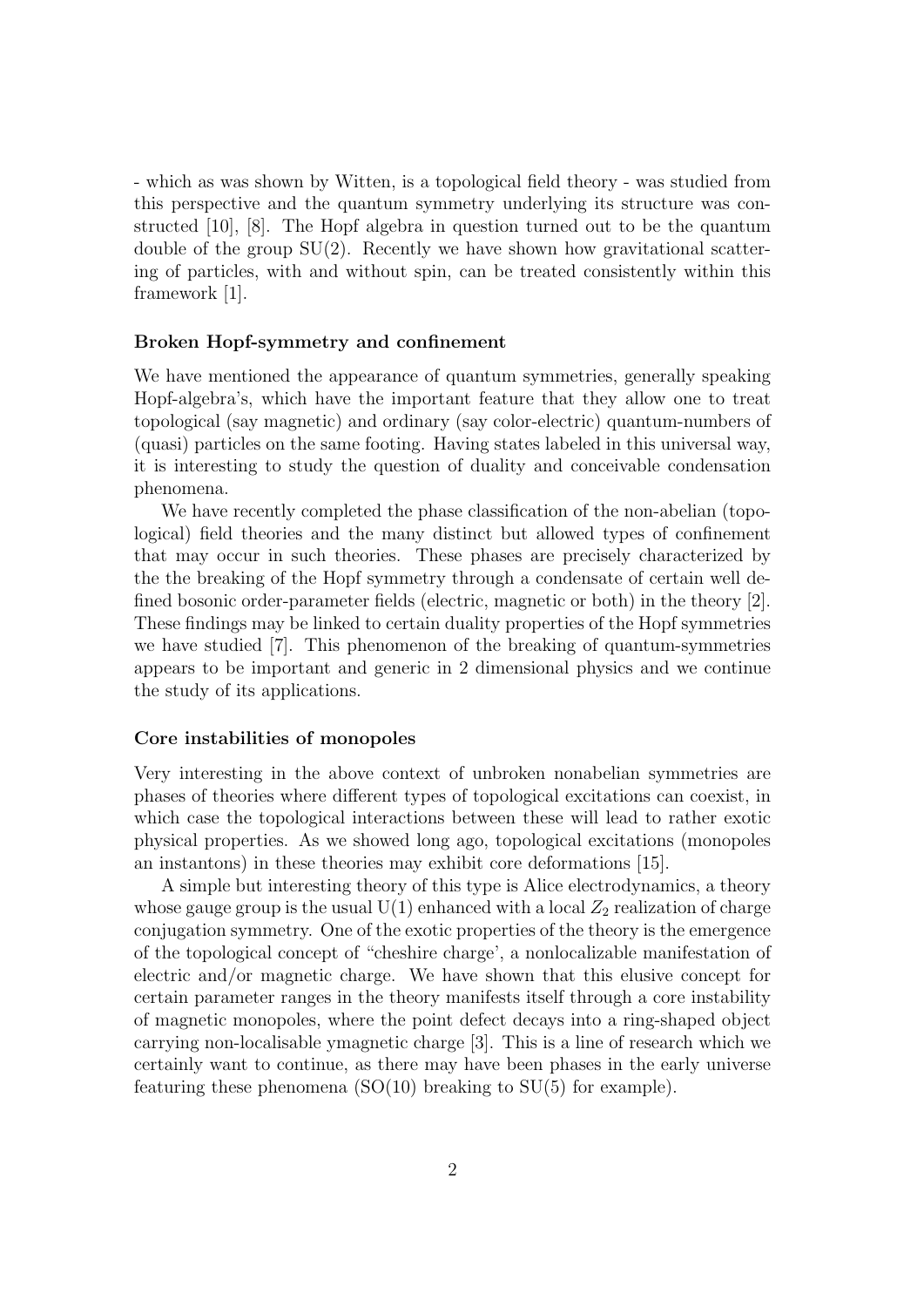#### Future plans

With a number of students and postdocs, I will continue to explore the rather surprising aspects of gauge theories in 2 and 3 dimensions, in which the interplay between topological and non-topological features leads to unusual physical properties. As these features are only beginning to be uncovered but appear to be generic for many physical systems, we consider it very worthwhile to do so.

# References

- [1] F. A. Bais, N. M. Muller and B. J. Schroers, "Particle scattering in three dimensional quantum gravity" (in preparation)
- [2] F. A. Bais, J. K. Slingerland and B. J. Schroers, "Hopf symmetry breaking and confinement in three dimensionsal gauge theories" (in preparation)
- [3] J. Striet and F. A. Bais, "On a core instability of magnetic monopoles," (in preparation)
- [4] B. J. Overbosch and F. A. Bais, "Inequivalent classes of interference experiments with non-abelian anyons," Phys. Rev. A 64 (2001) 062107 [arXiv:quant-ph/0105015].
- [5] J. K. Slingerland and F. A. Bais, "Quantum groups and nonabelian braiding in quantum Hall systems," Nucl. Phys. B 612 (2001) 229 [arXiv:condmat/0104035].
- [6] J. Striet and F. A. Bais, "Simple models with Alice fluxes," Phys. Lett. B 497 (2000) 172 [arXiv:hep-th/0010236].
- [7] T. H. Koornwinder, B. J. Schroers, J. K. Slingerland and F. A. Bais, "Fourier transform and the Verlinde formula for the quantum double of a finite group," J. Phys. A 32 (1999) 8539 [arXiv:math.qa/9904029].
- [8] T. H. Koornwinder, F. A. Bais and N. M. Muller, "Tensor product representations of the quantum double of a compact group," Commun. Math. Phys. 198 (1998) 157 [arXiv:q-alg/9712042].
- [9] B. J. Schroers and F. A. Bais, "S-duality in Yang-Mills theory with nonabelian unbroken gauge group," Nucl. Phys. B 535 (1998) 197 [arXiv:hepth/9805163].
- [10] F. A. Bais and N. M. Muller, "Topological field theory and the quantum double of  $SU(2)$ ," Nucl. Phys. B 530 (1998) 349 [arXiv:hep-th/9804130].